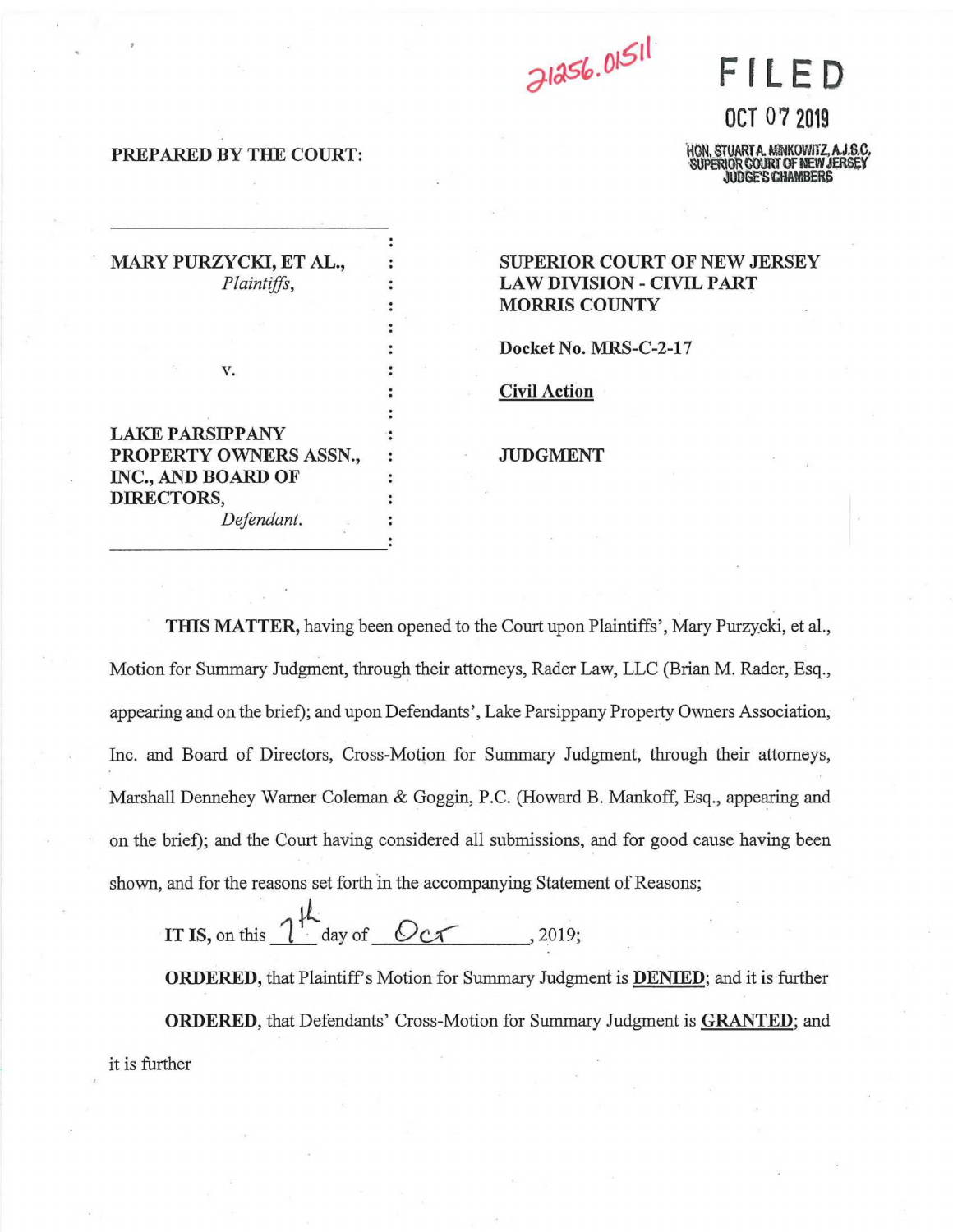ORDERED, that Plaintiffs' and Defendants' applications for attorney's fees and costs are both DENIED.

 $\sim$ HON. STQART A. MINKOWITZ, A.J.S.C.

( )Unopposed (x) Opposed

r

\

I

A copy of this Order and the accompanying Statement of Reasons shall be served on all parties within seven (7) days of the signing of this Order.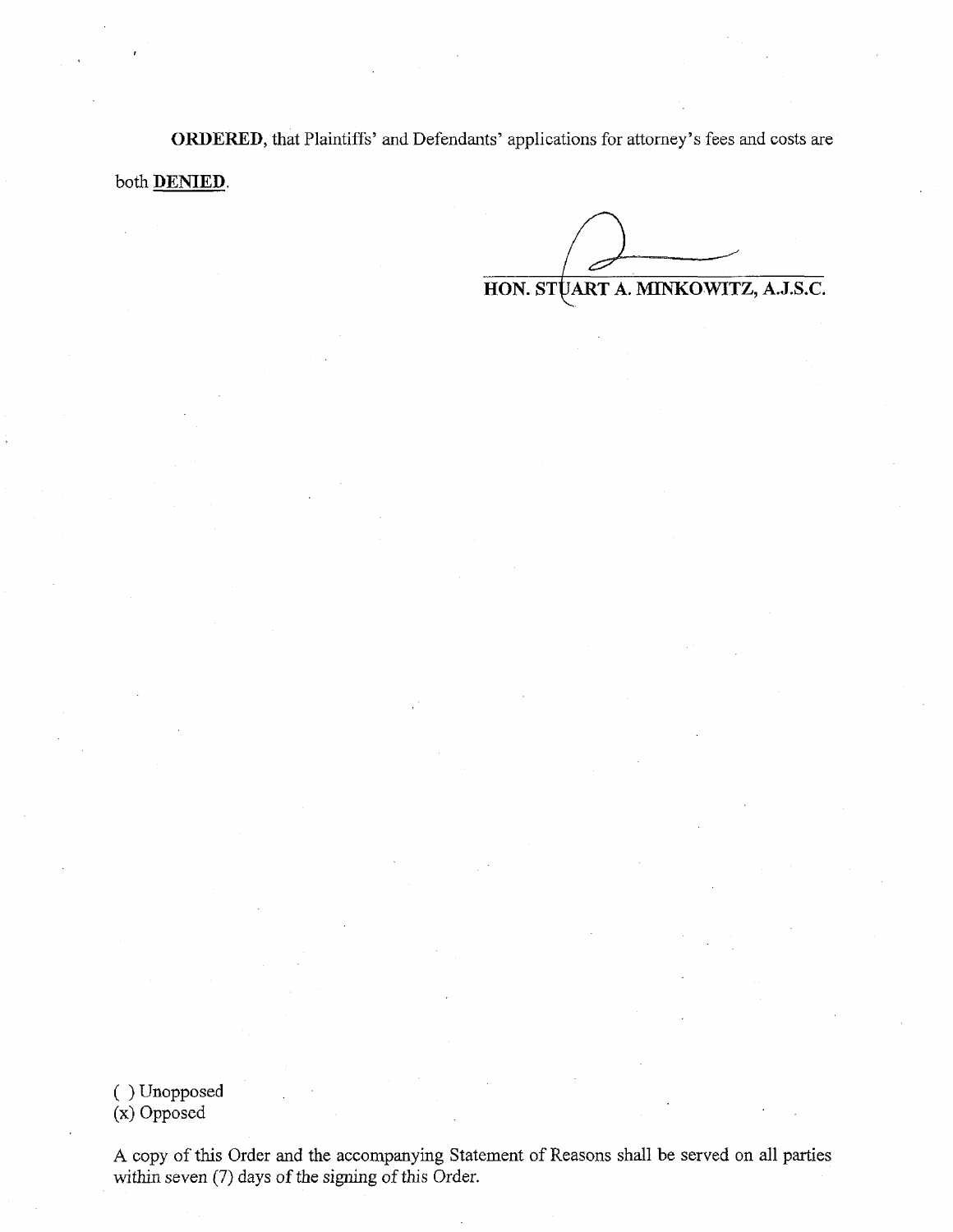# Mary Purzycki, et al. v. Lake Parsippany Property Owners Association, Inc. and Board of **Directors** Docket No. MRS-C-2-17 STATEMENT OF REASONS

### 1. BACKGROUND AND PROCEDURAL HISTORY

i

\

This matter comes before the Court by way of Plaintiffs' ("Plaintiffs") Motion for Summary Judgment, and Defendants', Lake Parsippany Property Owners Association, Inc. and Board of Directors ("Defendants"), Cross-Motion for Summary Judgment.

Lake Parsippany (the "Lake") is an area consisting of 2,204 homes that is located in Parsippany-Troy Hills, New Jersey. Amended Complaint  $\P$  7. The community was developed by The New York Daily Mirror, which was part of the Mirror Holding Corporation ("Mirror"), in the 1930's. Id.  $\P$  4. During this time, Mirror excavated 159 acres (the "Tract") and erected a dam to create the Lake. Id. The parties dispute whether the Tract was intended to be a common interest community when it was developed.

The following facts are not in dispute. The Lake Parsippany Property Owners Association, Inc. ("LPPOA") was incorporated on or about October 24, 1933 to manage the Lake and certain Lake facilities. Id.  $\parallel$  5. Membership in the LPPOA has always been voluntary. Id.  $\parallel$  8. Since 1933, LPPOA has funded the management of the Lake and other property it owns based on voluntary membership dues. Mankoff Certification Exh. C. However, owning property in die Tract does not bestow Lake access rights, only members of the LPPOA can use the Lake. Rader Cert. Exh. D. Any individual or entity, regardless of whether or not they live within the Tract, may purchase membership in LPPOA and gain access to the Lake. Rader Cert.  $\sqrt{5}$ .

l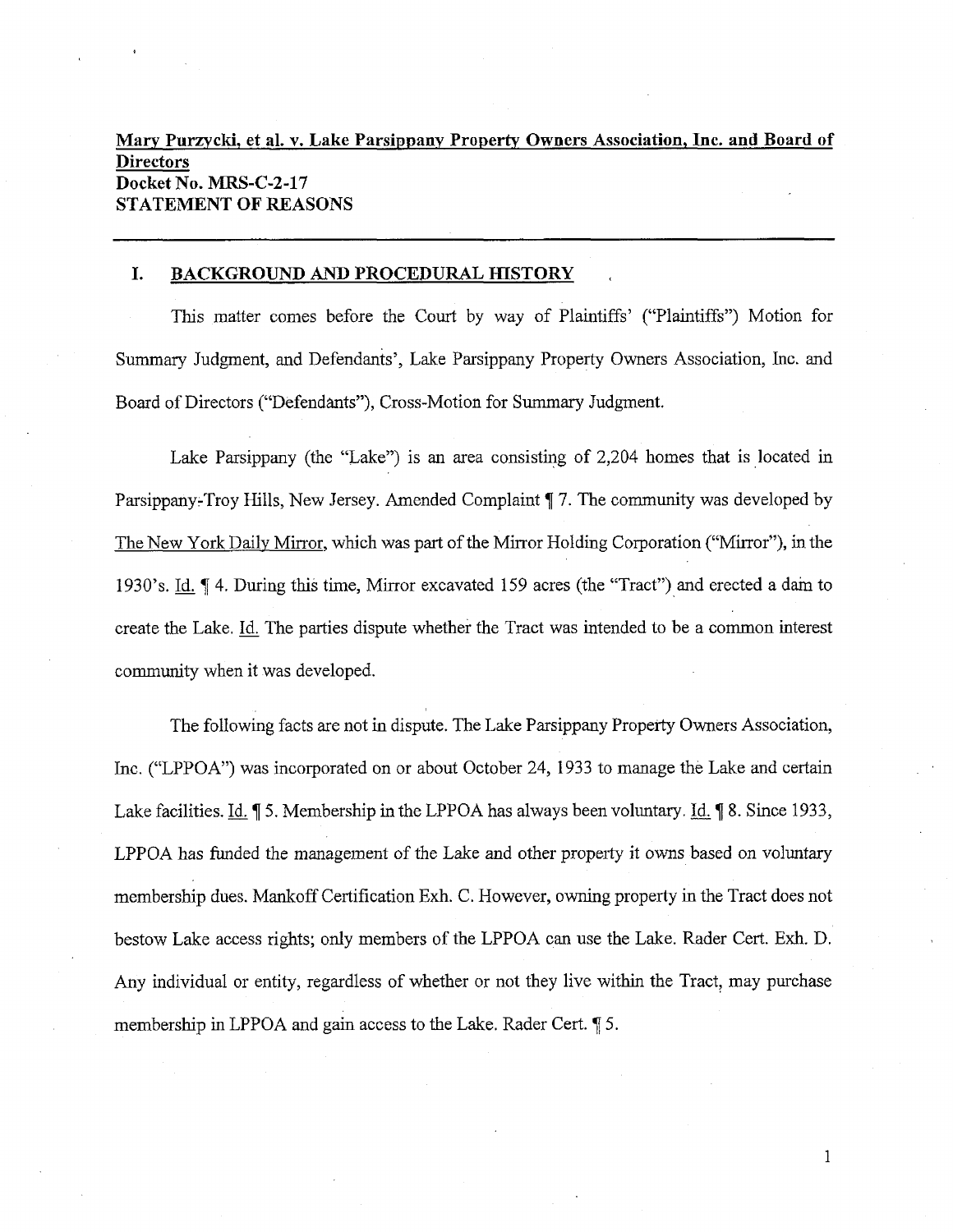In a deed dated June 7, 1935, Mirror conveyed "[all] those certain places or parcels of land situate and being at Lake Parsippany" to LPPOA. Mankoff Cert. Exh. B. This transaction was done with the understanding that the "said Association will at all times pay all taxes and assessments which may hereafter be assessed, levied or imposed upon the lands and buildings in this deed," and "upon the express covenant and condition which shall run with the land." Id. Today, LPPOA's duties include "paying township property taxes, dam and dike maintenance, lawn and tree care, property and liability insurance, water quality management, property maintenance, staffing of the beaches, and management of activities." Id., Exh. C. The 1935 deed further states that the LPPOA would maintain a club house and other recreational properties for "boating, bathing and fishing," and that, "Lake Parisppany shall be held for the use of property owners at Lake Parsippany for boating, bathing and fishing, subject to the rights of the adjoining owners, to use the said waters for like purposes  $\dots$ ." <u>Id.</u>, Exh. B.

I

Over time, LPPOA relinquished some of these recreational facilities, such when it conveyed the club house to the local fire department, and when it sold the tennis courts to a residential developer. Am. Compl. ¶ 9-12. In addition, the 1935 deed provided that LPPOA would "at all times keep, maintain and improve the streets, roads, avenues and drives" around the Lake for the benefit of residents and the general public.  $\text{Id}$ ,  $\parallel$  13. However, the Township of Parsippany-Troy Hills, and not the LPPOA, has maintained the roads around the Lake since 1948. Id. 14.

On August 3, 2015, die LPPOA Board of Directors sent a letter to LPPOA members, stating that, "[o]ver the last 5 years we have experienced a decline in membership." Rader Cert. Exh. B. The letter stated that, "of the 2000 plus homes within the borders of Lake Parsippany" as of June 15, 2015, there were 443 memberships, with 143 of these memberships representing properties "out from the borders of the lake."  $\underline{Id}$ . The letter further informed LPPOA members that "[i]n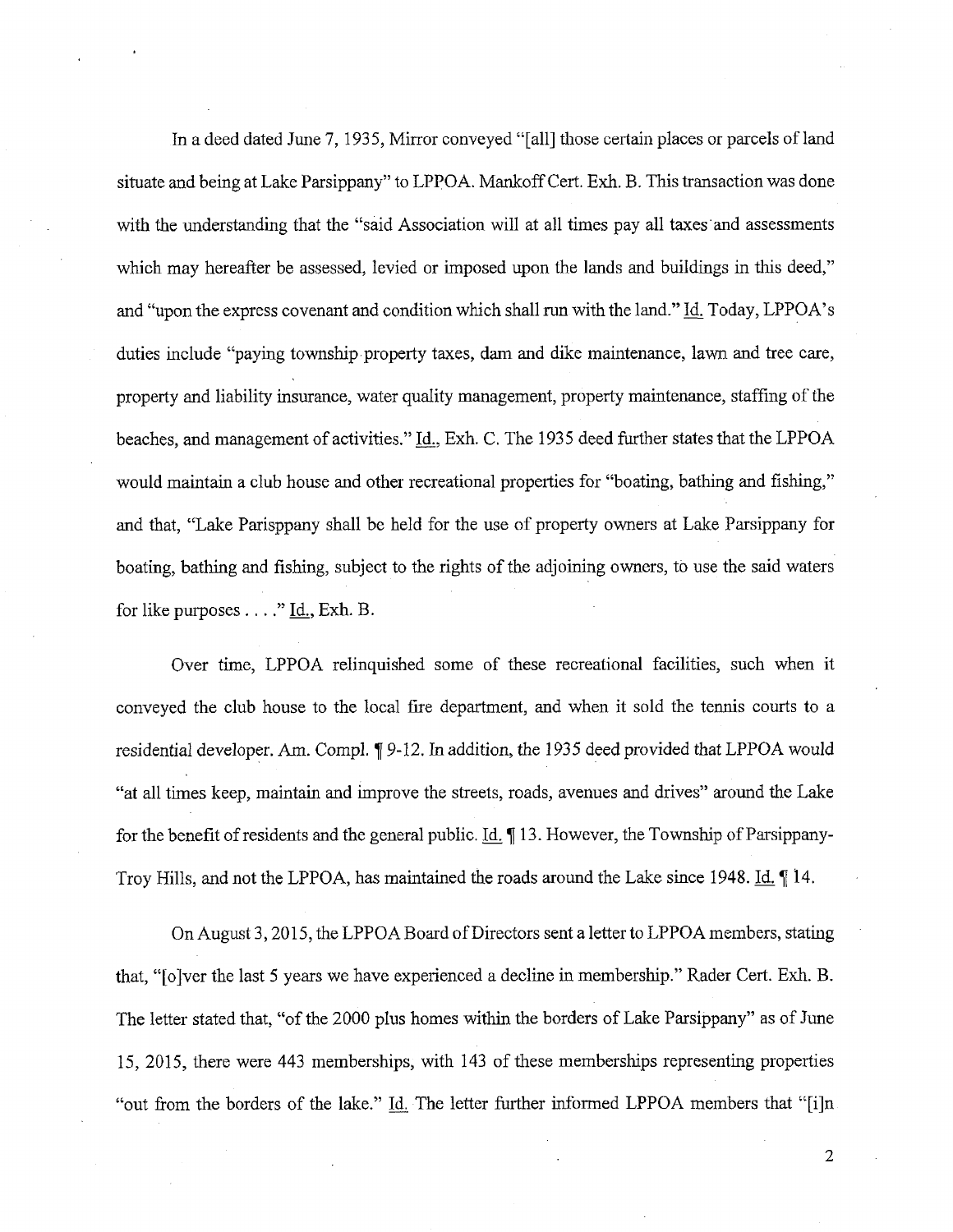reviewing our annual finances, the Board has projected that the possibility exists that we may be unable to support the lake from our operating budget within the next  $6-10$  years." Id. The letter detailed a new "fair share" fee assessment structure for the easement found in Tract residents' deeds (the "Easement"), under which LPPOA claimed authority to collect a fee that would "go to what would be required to maintain the lake property." Id. The Easement assessment would be used for "items such as water quality, land improvement and maintenance, tree maintenance, insurance costs and security[,]" while an additional fee for those residents who wished to become full LPPOA members would provide for "full access to all lake activities." Id.

I

LPPOA held a vote on the issue at its October 19, 2016 membership meeting. Mankoff Cert. Exh. F. The motion carried, with 101 votes in favor of imposing an easement assessment fee and 16 votes against out of a total of 117 votes cast. Id. That same day, LPPOA's Board of Trustees passed a resolution providing that, pursuant to restrictive covenants contained 'up the original Lake deeds, the By-Laws of LPPOA, and New Jersey case law, "[a]ll property owners in the community will be required to pay an assessment which represents an equitable pro rata sharing of a common expenses of the lake and recreational facilities." Id., Exh. G.

In an undated letter, LPPOA Vice President Bill Sempler ("Sempler") wrote to LPPOA members to inform them that LLPOA members had voted in favor of assessing the Easement fee "on all properties within the original purchase tract of Lake Parsippany." Rader Cert. Exh. D. As justification for imposing the fee, Sempler's letter contended that certain language contained in title searches dating to 1933 – specifically the language, "together with the right to use, in common with others, the waters of Lake Parsippany for bathing, boating and fishing" – gives all property owners within the Tract an Easement in the Lake. Id. The letter mentioned that two public meetings would be held to give locals the opportunity to ask questions regarding the imposition of the fee.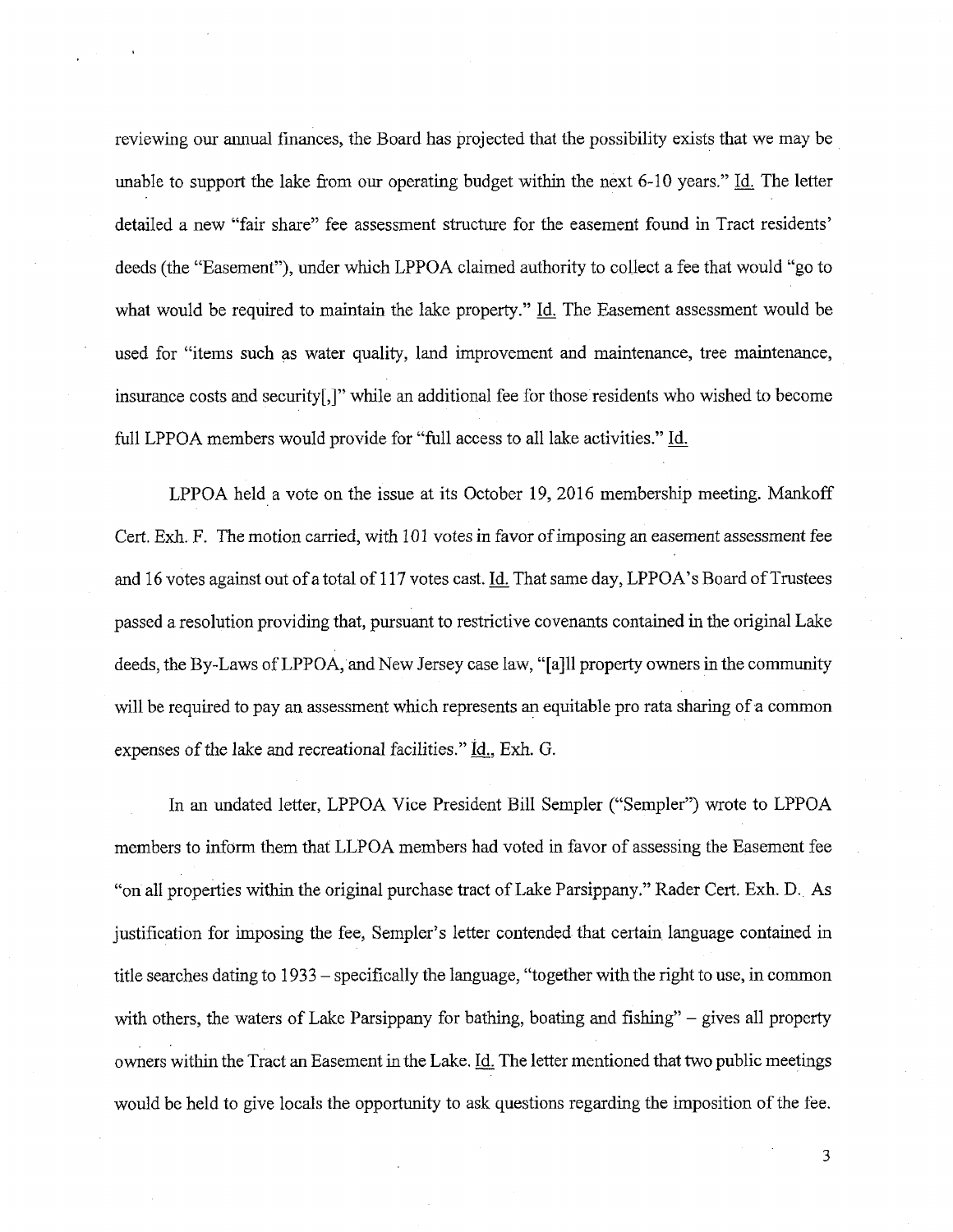The letter also detailed new Lake access privileges for these Easement holders, identified as "the 2,204 property owners of the original purchase tract of Lake Parsippany whose deeds provide for such access." Id. Exh. C. These new privileges "include<sup>[]</sup> boating and fishing, and use of all the common areas around the lake among other privileges." Id. The letter further informed these property owners that they might want to consider a full recreational membership in order to receive access to "all lake offerings," and outlined the distinctions between the two membership types. Mankoff Cert. Exh. C.

I

Plaintiffs allege that, on or about January 7, 2017, the LPPOA, through its management company, Cedarcrest Property Management, sent property owners located within the Tract an "invoice of  $12/31/16$ " for \$115.00, with payment to be due on January 1, 2017. Am. Compl.  $\P$  40. Plaintiffs also contend that the invoice stated that, if this payment was not received by March 15, 2017, there would be a late notice and a \$25.00 late fee requesting immediate payment. Id.  $\P$  41. Plaintiffs argue that proposed amendments to the Planned Real Estate Development Full Disclosure Act ("PREDFDA") that are currently pending in the State legislature would prevent LPPOA from issuing this invoice and late fee.<sup>1</sup>

Plaintiffs chose not to pay the Easement assessment and instead initiated this action on January 9, 2017. Plaintiffs filed an Amended Complaint on May 4, 2017 and moved for Summary Judgment on June 29, 2017. This Motion for Summary Judgment was denied pending class certification for a declaratory judgment action. Plaintiffs' Memorandum of Law in Support, n. 1.

<sup>&</sup>lt;sup>1</sup> Plaintiffs contend that the Court should consider Bill 5043, which is currently awaiting signature by Governor Murphy. Bill 5043 states that PREDFDA "did not impose new responsibilities on property owners to pay compulsory charges[,]" and ensures that property owners are protected "from the issuance of sudden, unanticipated compulsory charges in planned real estate developments where assessments have historically been voluntary." Rader Cert. Exh. E. However, this legislation was not even introduced to the legislature until February 14, 2019, a full two years after this action was commenced, on January 9, 2017. Id. The Court declines to speculate as to the ultimate outcome of Bill 5043. Thus, the Court will not entertain Plaintiffs' argument that the Court should consider the Bi11's pending status.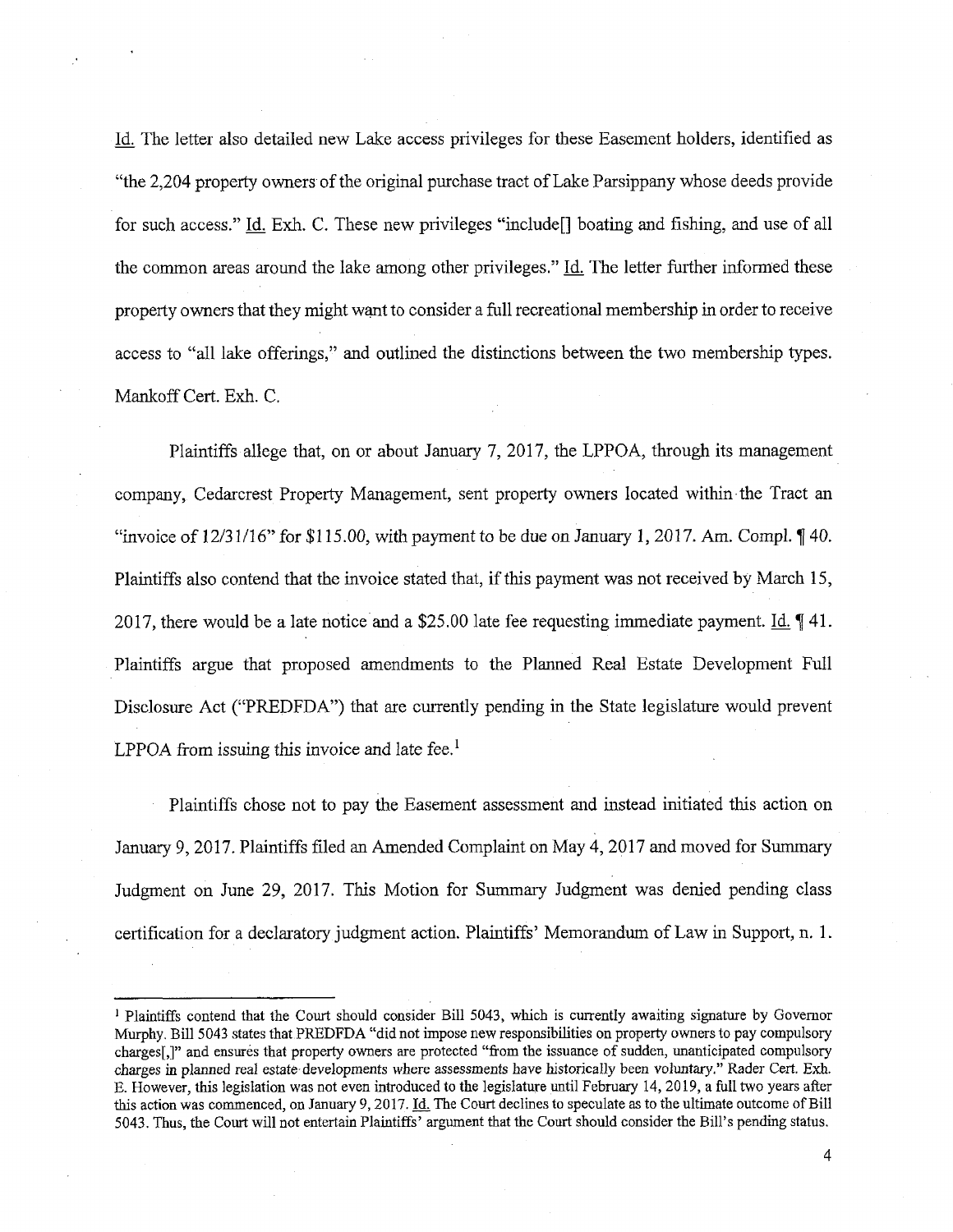On October 29, 2018, 'dis matter was certified as a class action. Defendants filed another Motion for Summary Judgment on July 25, 2019. Plaintiffs filed an Opposition to Defendants' Cross-Motion for Summary Judgment and Reply in Further Support of Plaintiffs' Motion for Summary Judgment on July 29, 2019. The Court heard arguments in this matter on September 9, 2019.

### II. ANALYSIS

4

# a. Summary Judgment Standard

Under Rule 4:46-2(c), summary judgment is appropriate "if the pleadings, depositions, answers to interrogatories and admissions on file, together with the affidavits, if any, show that there is no genuine issue as to any material fact challenged, and that the moving party is entitled to a judgment or order as a matter of law." In Brill v. The Guardian Life Insurance Co., 142 N.J. 520 (1995), the Court explained, the "essence" of the inquiry is "whether the evidence presents a sufficient disagreement to require submission to a jury or whether it is so one-sided that one party must prevail as a matter of law." Id. at 533 (quoting Anderson v. Liberty Lobby, Inc., 477 U.S.  $242, 251-52$  (1986)). Moreover, "on a motion for summary judgment the court must grant all the favorable inferences to the non-movant."  $\underline{Id}$ , at 536.

Although non-movants obtain the benefit of all favorable inferences, bare conclusions without factual support in affidavits or the mere suggestion of some metaphysical doubt as to the material facts will not overcome motions for summary judgment. Rule 4:46-5, see also Brae Asset Fund, L.P. v. Newman, 327 N.J. Super. 129, 134 (App. Div. 1999) (requiring submission of factual support in affidavits to oppose summary judgment motion); Fargas v. Gorham, 276 N.J. Super. 135 (Law Div. 1994) (self-serving assertions alone will not create a question of material fact sufficient to defeat summary judgment motion); Heljon Management Corp. v. Di Leo, 55 N.J. Super. 306, 312 (App. Div. 1959) ("It is not sufficient for the party opposing the motion merely to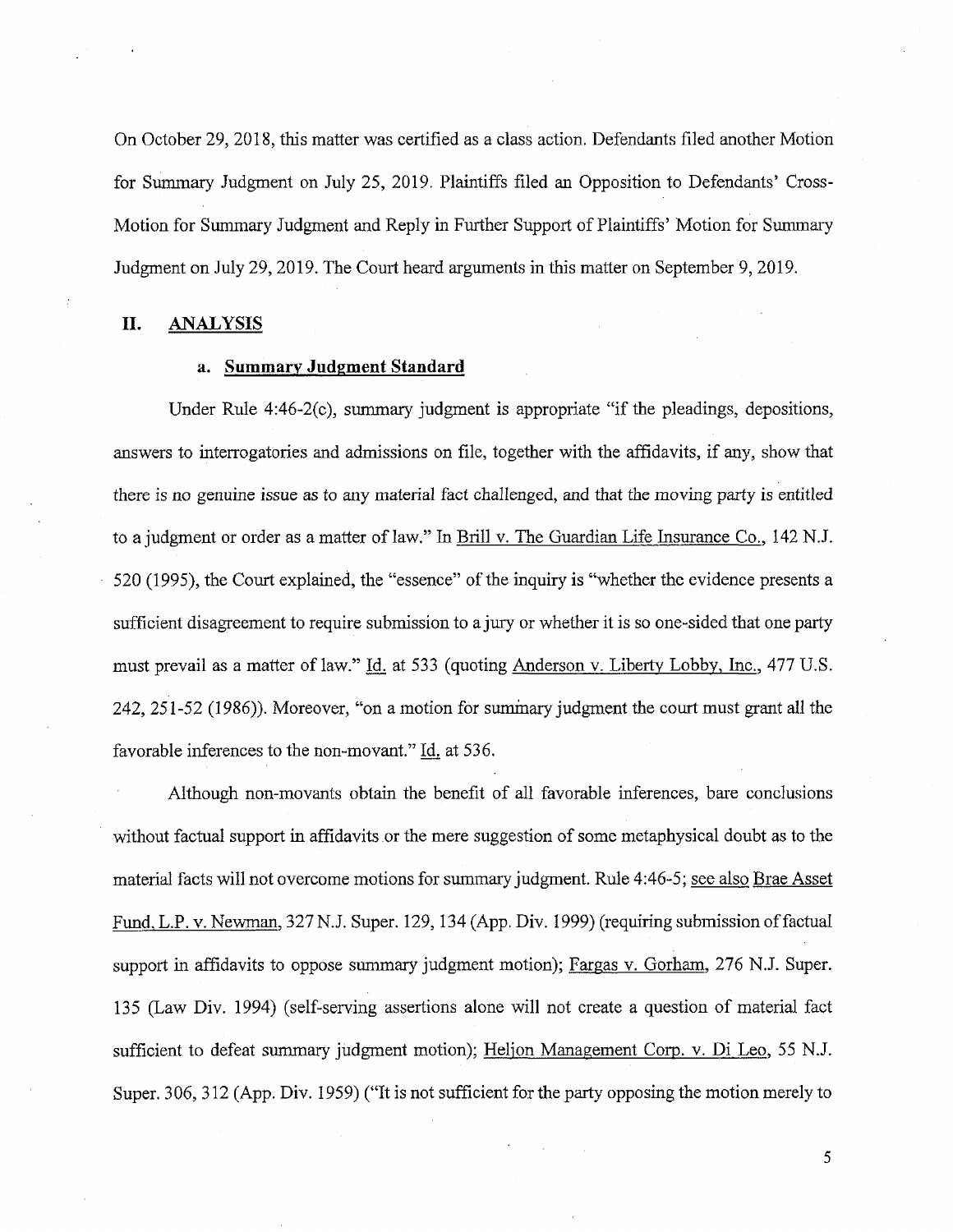deny the fact in issue where means are at hand to make possible an affirmative demonstration as to the existence or non-existence of the fact."). A non-moving party "cannot defeat a motion for summary judgment merely by pointing to any fact in dispute." Brill, 142 N.J. at 529. Therefore, if the opposing party only points to "disputed issues of fact that are 'of an insubstantial nature' the proper disposition is summary judgment." Id.

Rule 4:46-2 describes the requirements of a motion for summary judgment and any opposition thereto. Under Paragraph (a) of the Rule, a moving party must include a statement setting forth the undisputed material facts with precise citation to the record. Paragraph (b) then requires a party opposing a motion for summary judgment to file a responding statement admitting or denying each fact, with precise citation to the record.

A court should not grant summary judgment when the matter is not ripe for summary judgment consideration. Driscoll Const. Co., Inc. v. State, Dept. of Transportation, 371 N.J. Super. 304, 317 (App. Div. 2004). For example, a matter may not be ripe when discovery is not completed. Id. The court should afford "every litigant who has a bona fide cause of action or defense the opportunity for full exposure of his case." Id. However, a plaintiff "has an obligation" to demonstrate with some degree of particularity the likelihood that further discovery will supply the missing elements of the cause of action." Wellington v. Estate of Wellington, 359 N.J. Super. 484, 496 (App. Div. 2003).

# b. Common Interest Community Standard

A common interest community "has the powers reasonably necessary to manage the common property, administer the servitude regime, and carry out other functions set forth in [a] declaration." Restatement (Third) of Property (Servitudes)  $\S$  6.4 (2000). In these communities, "there is a commonality of interest, an interdependence directly tied to the use, enjoyment, and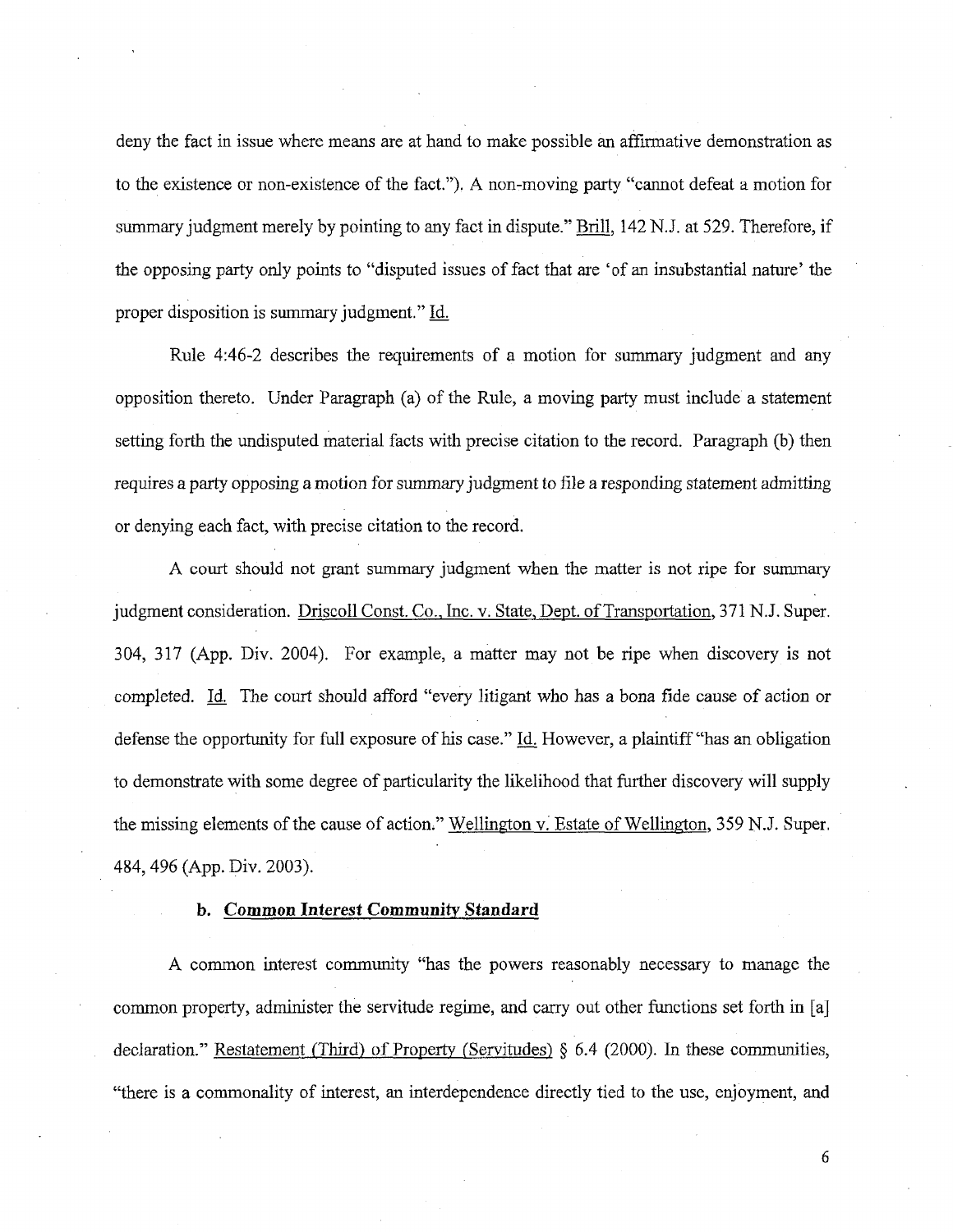ownership of property." Committee for a Better Twin Rivers V. Twin Rivers Homeowners' Ass'n, 192 N.J. 344, 365 (2007) (quoting Fox V. Kings Grant Maintenance Ass'n, 167 NJ. 208, 222  $(2001)$ ). Properties in common interest communities are "burdened by servitudes requiring property owners to contribute to maintenance of commonly held property or to pay dues or assessments to an owners association that provides services or facilities to the community." Fox, 167 NJ. at 222 (quoting Restatement (Third) of Property (Servitudes) § 6, intro.) These communities have implicit powers to do all that is reasonably necessary to manage common property and administer any other needs of the community. See id. Any "limitations on these powers should be narrowly construed," so that the common interest community does not fall into disrepair. Restatement (Third) of Property (Servitudes)  $\S$  6.4, cmt. a. A common interest community has the power to bind property owners to contribute to facilities or activities that an association supports, even if those property owners do not take advantage of these offerings, or do not even agree to voluntarily join the association. Id., cmt. c. This authority can be implied as well as expressed, such as when an association manages common property, but lacks any means for collecting funds for necessary functions.  $Id.$ , cmt. A. There can be serious public policy implications if a community is not maintained, which could result in municipalities getting involved in the provision of services. See id.

#### i. The Tract is a common interest community

Defendants' counsel stated at oral argument that, prior to the start of the assessment process, they had researched the chains of title for approximately twenty-five (25) properties in various locations throughout the Tract. See also Mankoff Cert. Exh. A. In all cases, the title search revealed the Easement, granting the privilege, "together with the right to use, in common with others, the waters of Lake Parsippany for bathing, boating and fishing." Id. Property owners could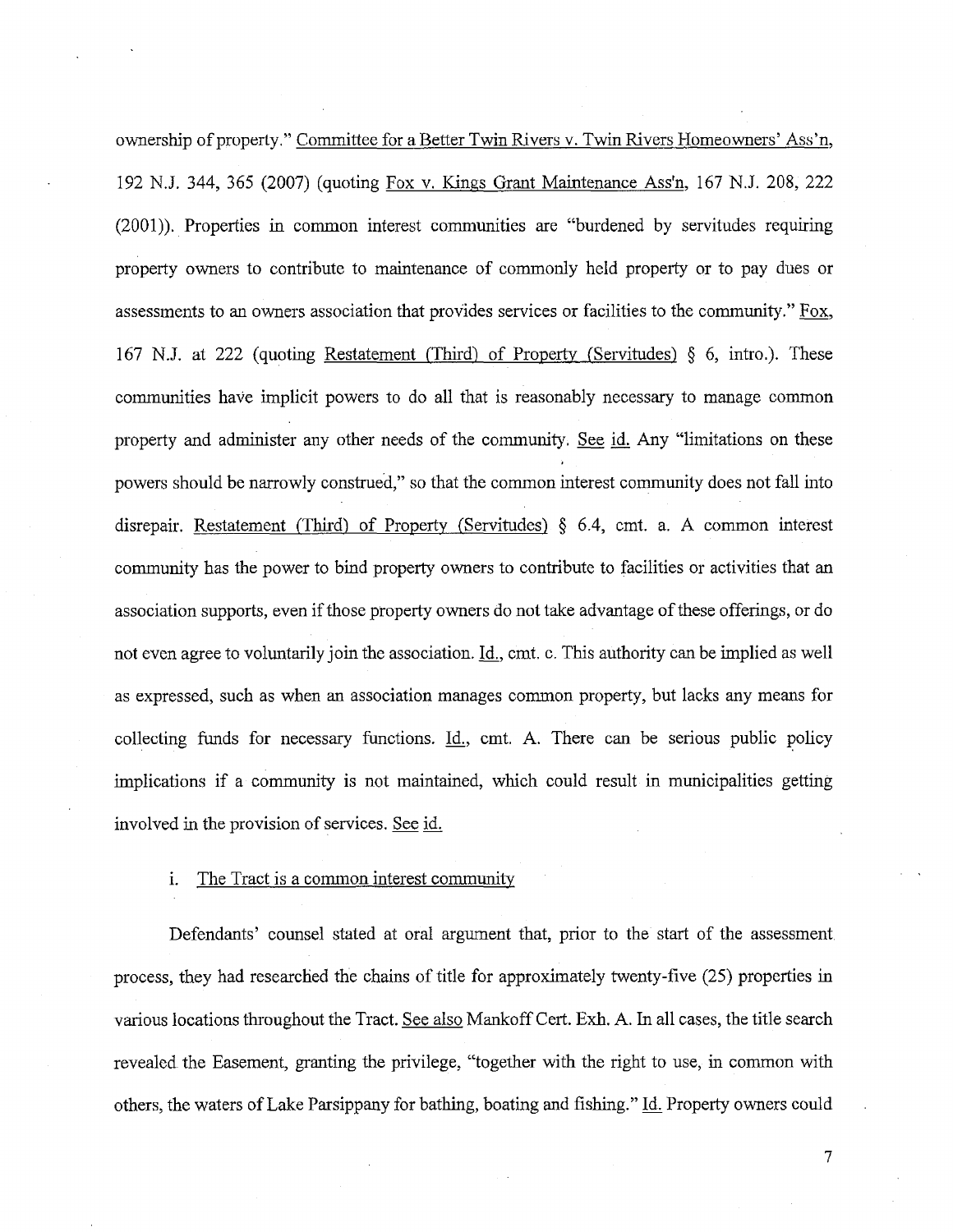have discovered the Easement through a title search, thus putting them on notice that they are. members of a common interest community, and could be subject to later assessments. The deed also provides that the Easement and other conditions "shall be covenants running with the land," providing further indicia of a common scheme.<sup>2</sup> Id., Exh. B.

Plaintiffs argue that there was never any intent for the Lake to be a common interest community because LPPOA does not limit its membership to Tract owners. However, this lack of exclusivity does not necessarily indicate that there was no common plan or scheme when Mirror developed the Lake. LPPOA may have maintained an open and voluntary membership structure until recent years, but the deed conveying the Tract from Mirror to LPPOA specifically referred to LPPOA's obligations as "covenants running with the land," indicating that LPPOA was expected to play a central role in maintaining common Lake facilities. Id. Exh. B. Additionally, Plaintiffs contend that any common neighborhood scheme that might have once existed was abolished when LPPOA relieved itself of certain properties, such as when it sold the club house to the local fire department and when it conveyed tennis courts to a residential developer. Am. Compl.  $\P$  9-12. Defendants sold these properties – which notably lacked the same Easement language – in spite of deed restrictions that stipulated that LPPOA would "at all times" continue to keep and maintain these facilities. Id,  $\parallel$  11; Mankoff Cert. Exh. B. As Plaintiffs see it, these transfers essentially terminated whatever common interest community could have been implied in the original deeds. Yet, the fact remains that property owners in the Tract still had notice of die Easement based on their chains of title. There is no indication that LPPOA intended these sales to terminate the common interest community that these recorded documents established. The

<sup>&</sup>lt;sup>2</sup> In addition, at oral argument, counsel for Defendants represented that there is a tax map dating to the time that the Lake was developed, which identifies properties that are located inside the Tract. It was not introduced as evidence, but its existence was not refuted. Even in the unlikely event that a title search for the Easement proved unsuccessful, this filed map, if it exists, would also have provided Plaintiffs with notice that they reside in a common development.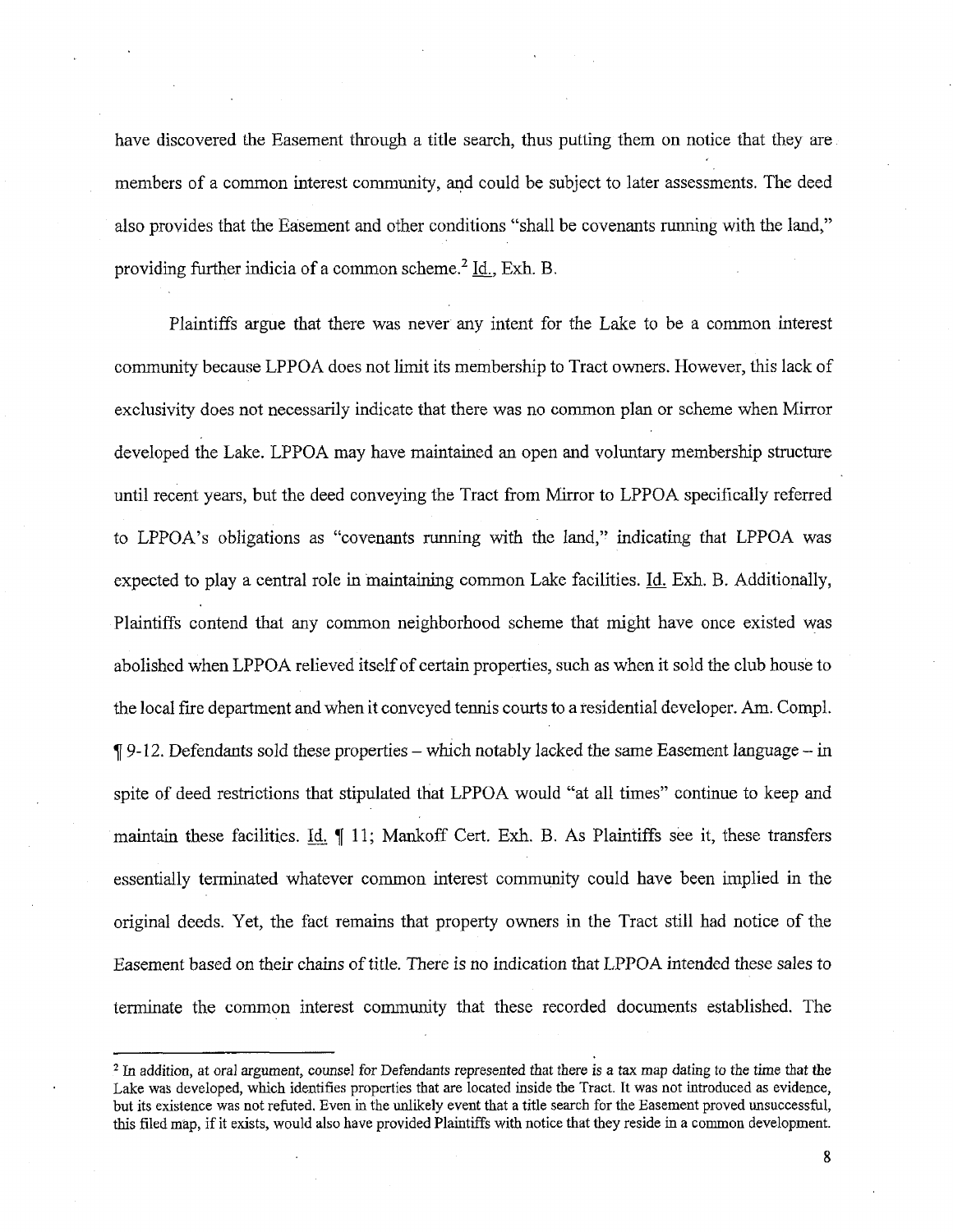Easement makes it clear that, within the Tract, "there is a commonality of interest, an interdependence directly tied to the use, enjoyment, and ownership of property." Committee for a Better Twin Rivers, 192 N.J at 365 (quoting Fox, 167 N.J. at 222).

## ii. Tract residents benefit from living on or near the Lake

Easements in a chain of title confer a benefit on easement holders, such as entitling easement holders to use a lake. See Lake Lookover Property Owners' Ass'n V. Olsen, 348 N.J. Super. 53, n. 1 (App. Div. 2002). Here, Tract residents benefit from the Easement language in their chains of title, which reads, "together with the right to use, in common with others, the waters of Lake Parsippany for bathing, boating and fishing." Mankoff Cert. Exh. A. According to the Sempler letter, although LPPOA recently interpreted this language to mean that LPPOA can compel property owners to pay an Easement assessment, residents also gained something in return: "new access to the lake includ[ing] boating and fishing, and use of all the common areas around the lake among other privileges." Id., Exh. C.

Property owners in the Tract derive several other benefits from owning property on or near the Lake that are not strictly limited to the Easement language. As Defendants' counsel asserted at trial, residents can become full members of LPPOA, and through this expanded membership they can gain additional perks, such as the ability to vote in association meetings. Residents can decide whether they want to take advantage of these benefits of full membership, which requires paying an additional fee on top of the \$115.00 annual charge. See id. Non-residents do not even have the option of voting or engaging in other activities as full, resident LPPOA members do; non-resident privileges are limited to recreational use of the Lake. In addition, although it is unclear if properties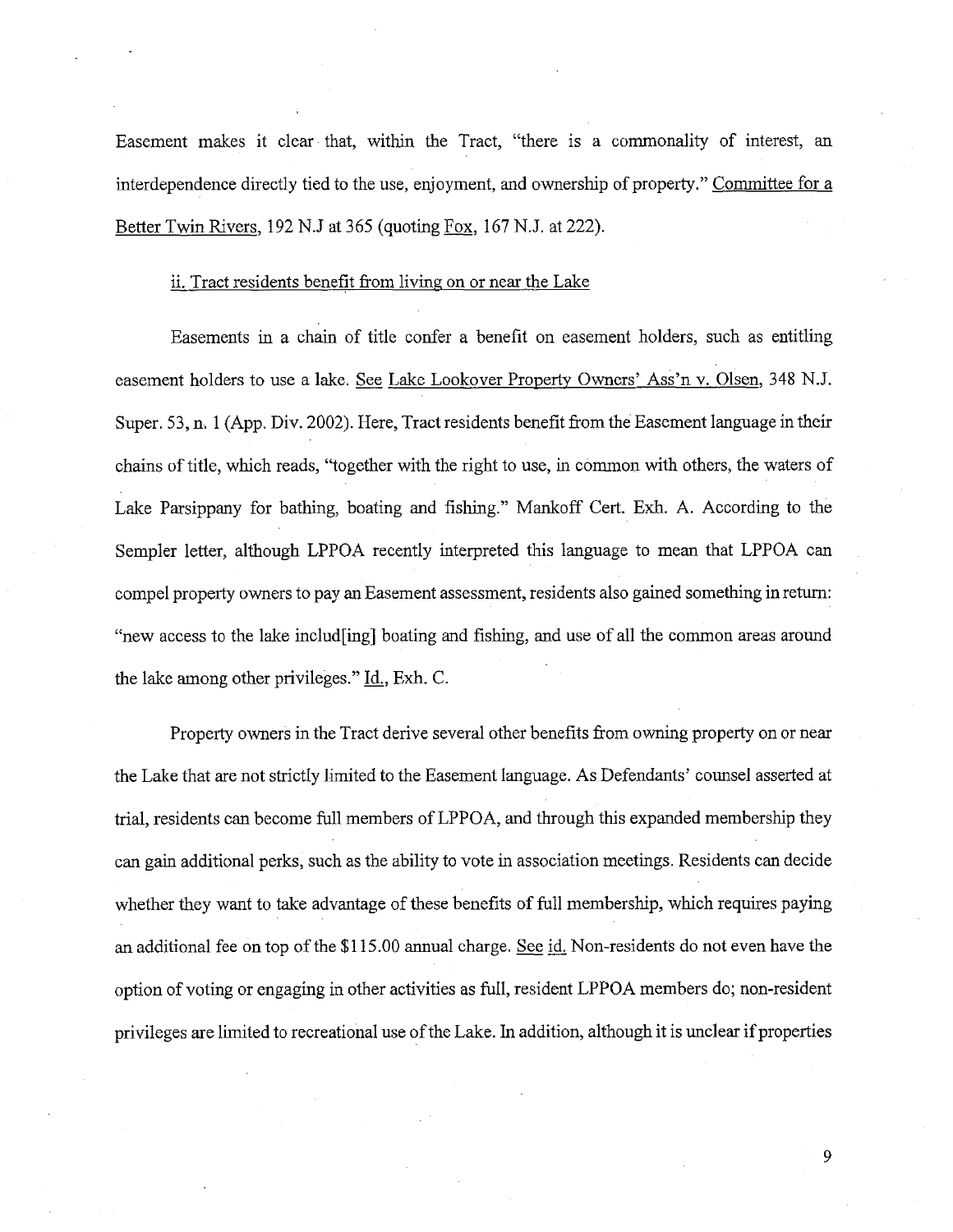in the Tract are worth more as compared to properties located just outside the Tract,  $3$  at a minimum, LPPOA's role in maintaining the Lake and recreational facilities enhances or at the very least sustains the value of nearby properties, since a poorly-maintained lake would certainly be unattractive to potential buyers, and could also implicate public health or safety. See  $id$ ,  $Exh$ .  $G$ . Property valuation issues aside, Tract residents also derive less tangible benefits from living in proximity to the Lake, such as scenic views and easy access to LPPOA facilities. See Lake 'Lookover, 348 NJ. Super. at 68 (acknowledging that benefit of an easement can be coupled with property owners' ability to "enjoy the lake itself" when considering the need to impose an assessment).

# iii. Since Tract residents benefit from the Lake, LPPOA can compel residents to pay for the accompanying burden '

"With the benefit [of an easement] ought to come the burden." Lake Lookover, 348 N.J. Super, at 65 (alteration in original) (quoting Island Improvement Ass'n v. Ford, 155 N.J. Super. 571, 574 (App. Div. 1978)). The burden of an easement should be fairly allocated between all who benefit from the easement; there is an "obligation of  $\ldots$  individual owners to contribute to the repair and maintenance of [an] easement" that property owners benefit from. Island Improvement, 155 NJ. Super. at 575. Common interest associations generally have authority to require payment to support this burden. Unless it is expressly limited otherwise, "a common-interest community has the power to raise the funds reasonably necessary to carry out its functions by levying assessments against the individually owned property in the community and by charging fees for services or for the use of common property." Restatement (Third) of Property (Servitudes)  $\S$ 

r

<sup>&</sup>lt;sup>3</sup> Neither party proffered evidence in the record regarding the average appraisal values of properties inside and outside the Tract.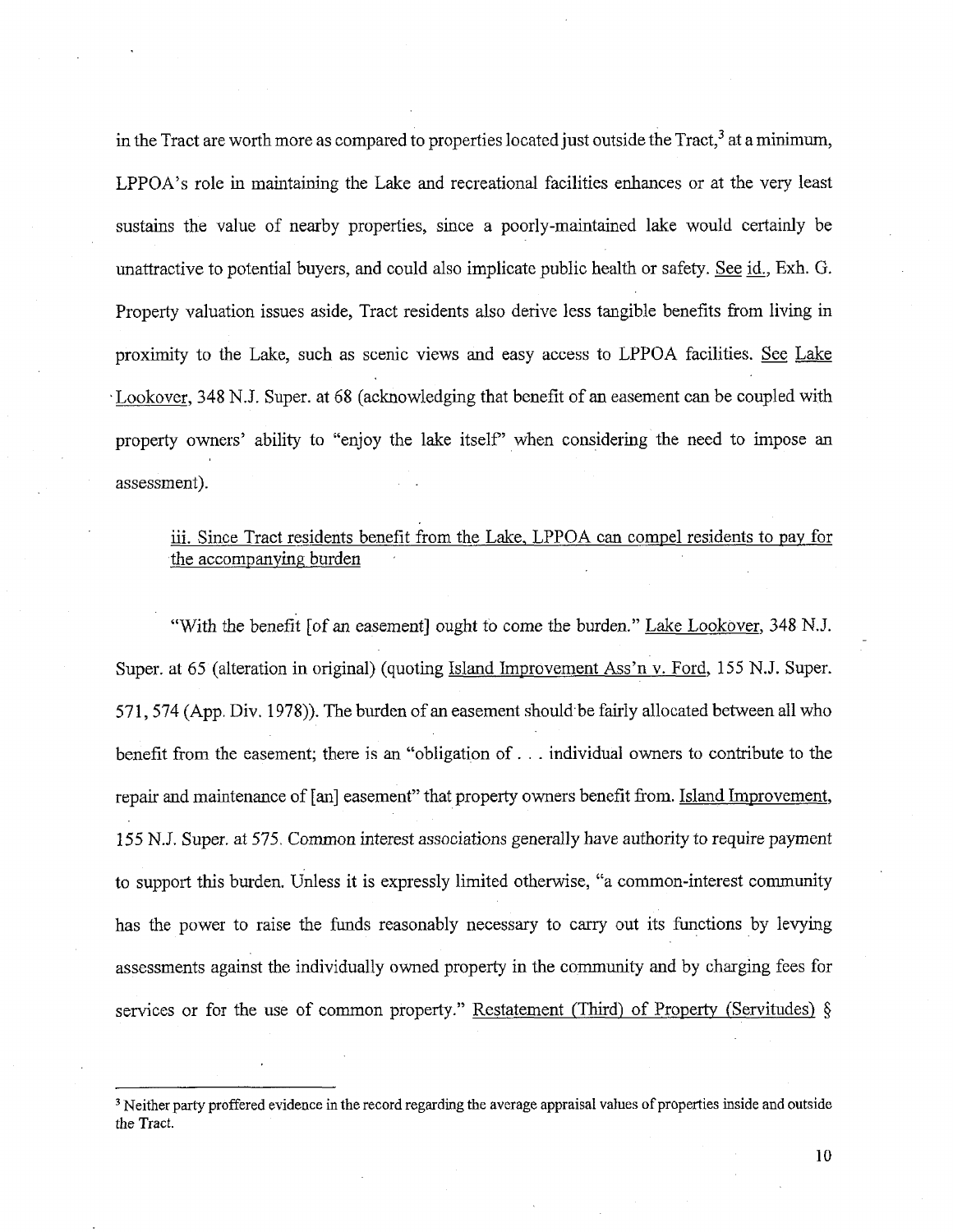$6.5(1)(a)$ . Since these communities benefit from shared easements and other common servitudes, it is appropriate for an association to impose a "fair and reasonable sharing of financial obligation among such property owners" who live near and benefit from common community elements, such as dams and lakes. Lake Lookover, 348 N.J. Super. at 60. "It is well established that membership obligations requiring homeowners in a community to join an association and to pay a fair share toward community maintenance are enforceable as contractual obligations." Highland Lakes County Club & Cmty. Ass'n V. Franz'mo, 186 N.J. 99, 111 (2006). Counts have found that common interest communities, particularly those located in proximity to lakes, can compel homeowners to pay dues to manage shared amenities. See id.; Lake Lookover, 348 N.J. Super. at 65-67; Paulinskill Lake Ass'n v. Emmich, 165 N.J. Super. 43, 45-46 (App. Div. 1978); Island Improvement, 155 N.J. Super. at 574-75.

c

Since residents benefit from living in the Tract, and residents had notice in the form of the Easement language in their deeds, LPPOA can burden property owners with the Easement assessment in order to maintain the benefits that residents derive from living on or near the Lake. In Lake Lookover, the Appellate Division affirmed the Chancery Division's finding that the lake association, "as the owners of [the lake,] has the power to make assessments against property owners who hold an easement for use of the lake, for the upkeep of the lake including repair of the dam." 348 N.J. Super. at 64 (alteration in original). Here, LPPOA has the authority to impose similar assessments on all property owners by passing resolutions pursuant to its By-Laws, which vest the LPPOA Board of Trustees "with the management and control of all property of LPPOA." Mankoff Cert. Exh. G.

Not only does LPPOA have the authority to impose an Easement assessment, but the LPPOA also administered the Easement assessment fairly. LPPOA equally distributed the same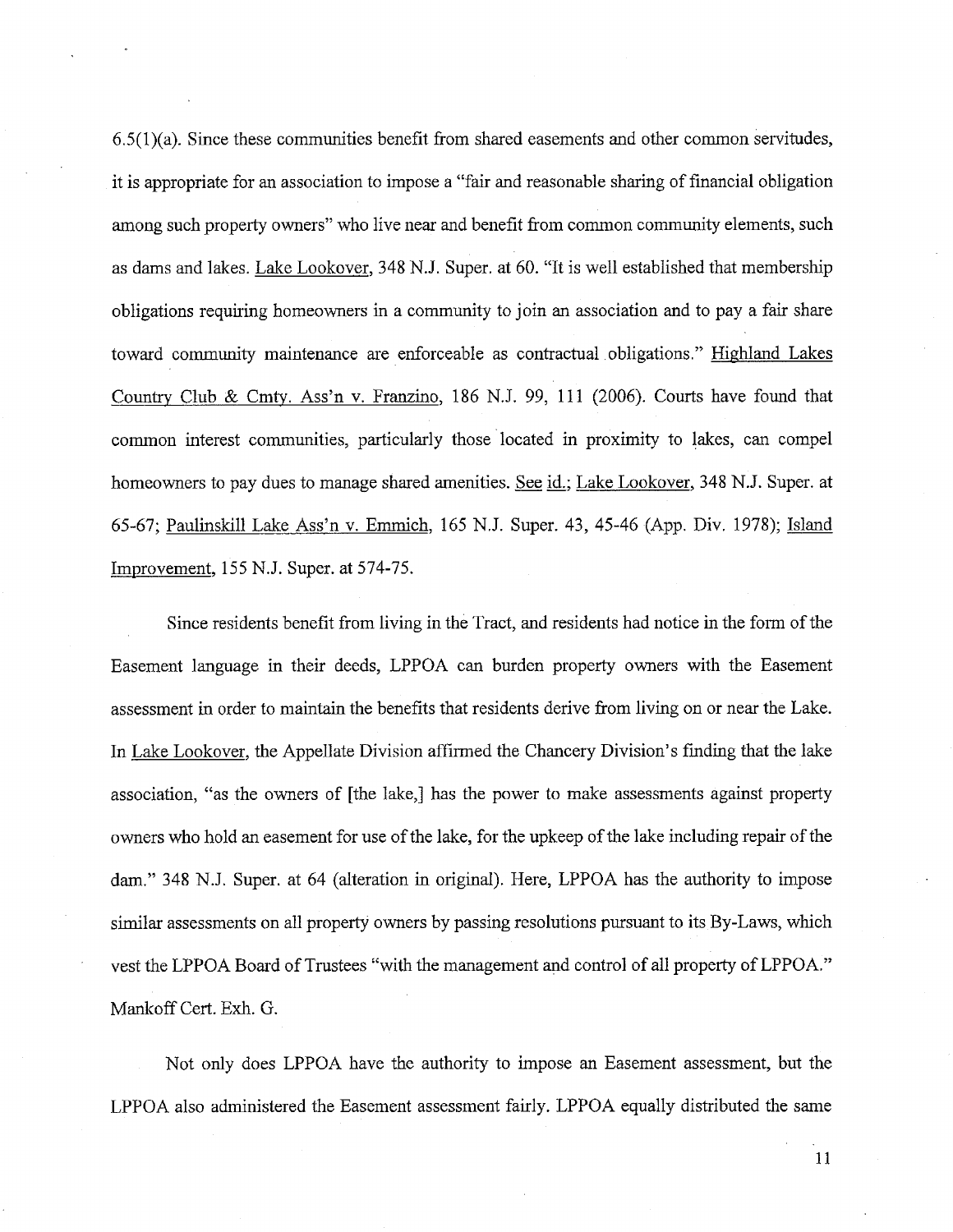annual \$115.00 burden to each property owner in the Tract. Am. Compl. 140. This fee allegedly "represents an equitable pro rata sharing of the common expenses of the lake and recreational facilities," similar to the pro rata assessment structure the Court approved of in Lake Lookover. Mankoff Cert. Exh. G; Lake Lookover, 348 N.J. Super. at 60. Sempler's letter stated that LPPOA planned to direct the \$115.00 toward "specific expenses related to maintenance of the common areas of Lake Parsippany," such as taxes and water quality management. Mankoff Cert. Exh. C. Sempler also addressed how Lake residents were given the option of becoming "full recreational member[s]," entitling them to additional privileges beyond the bare minimum Lake maintenance requirements, if they so wished to take advantage of these privileges. Id. LPPOA's two-tiered approach indicates that it carefully considered what qualifies as basic Lake upkeep, and that it did not attempt to unfairly charge Tract residents more than what was necessary. Thus, LPPOA has authority to require Tract property owners to contribute to the reasonable maintenance of the Lake, and it adopted a rational approach when calculating the Easement assessment and additional membership fees.

\

In this case, summary judgment in favor of Defendants is appropriate because there is no genuine dispute of material facts. Plaintiffs take issue with Defendants' characterization of the Tract as a common interest community, in support of their argument that Defendants have no authority to impose an Easement assessment. However, the Tract fits squarely within the defhiition of a common interest community: it is a community that is "burdened by servitudes" - here, the Easement language – "requiring property owners to contribute to maintenance of commonly held property or to pay dues or assessments to an owners association that provides services or facilities to the community." Fox, 167 N.J. at 222 (quoting Restatement (Third) of Property (Servitudes)  $\S$ 6, intro.). At no point at oral argument or in their briefs did Plaintiffs deny that, other than the few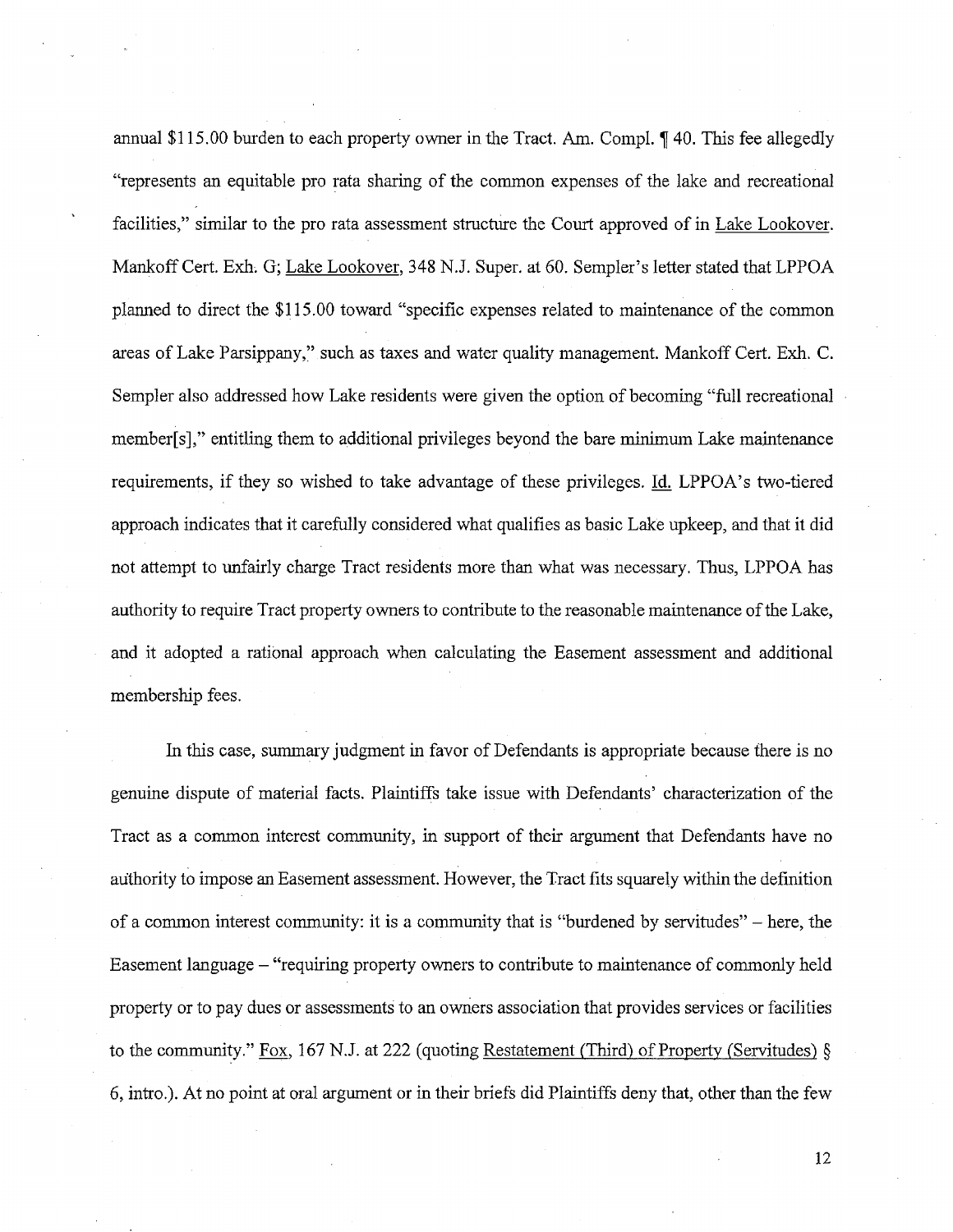communal properties that LPPOA sold, property owners in the Tract had no notice of the Easement in their chains of title. It is similarly clear that Tract residents derive multiple benefits from the Easement language, such as the ability to vote in LPPOA elections, that non-residents do not have. Relevant and binding case law states that Tract residents can be compelled to pay for the burden that accompanies dis benefit. See Lake Lookover, 348 N.J. Super. at 65. Therefore, Defendants can impose an Easement assessment on all property owners located in the Tract, and summary judgment is entered in Defendants' favor.

## c. Attorney's Fees

or

R.  $4:42-9(a)$  provides that, "[n]o fee for legal services shall be allowed in the taxed costs or otherwise," unless one of eight specific fee-shifting exceptions listed under subsections (1) through (8) applies. Additionally, "[e]xoept in tax and mortgage foreclosure actions, all applications for the allowance of fees shall be supported by an affidavit of services addressing the factors enumerated by RPC 1.5(a). The affidavit shall also include a recitation of other factors pertinent in the evaluation of the services rendered."  $R_4$  4:42-9(b).

Plaintiffs and Defendants both requested reasonable attorney's fees in their Amended Complaint and Answer, respectively. However, the instant action does not fall under one of the fee-shifting exceptions listed under R. 4:42-9, and neither side submitted affidavits or certifications attesting to the amount of attorney's fees and costs they incurred during the course of this litigation. Thus, their respective motions are denied.

#### III. CONCLUSION

Based on the foregoing, Plaintiffs' Motion for Summary Judgment is DENIED. Defendants' Cross-Motion for Summary Judgment is GRANTED. Plaintiffs' and Defendants'